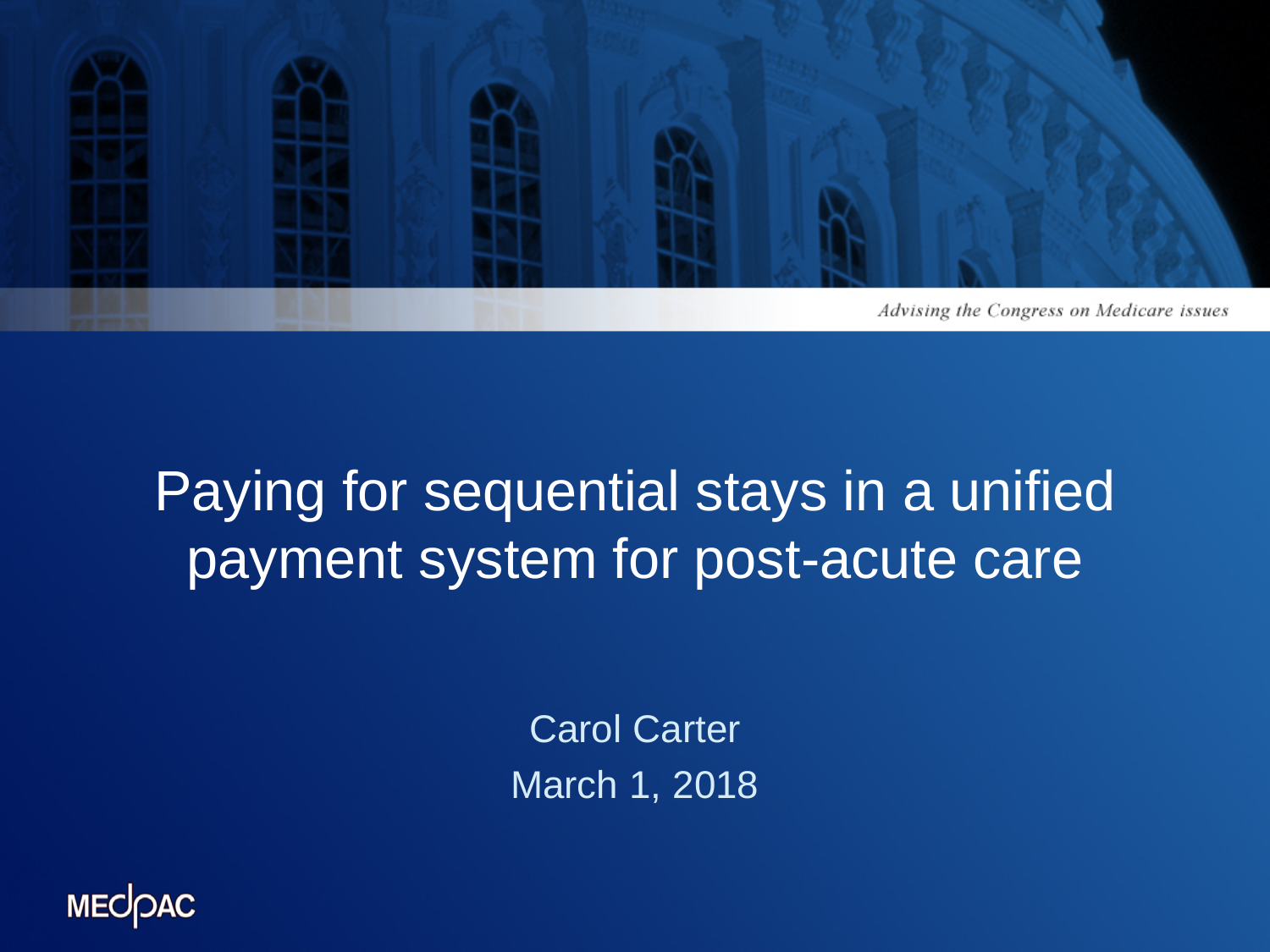# Design of the unified payment system for post-acute care

- Unit of service = a stay (or home health episode)
- **Each stay is considered an independent event**
- **Payments based on the average cost of stays, with a** large adjustment for home health stays to reflect their much lower costs
- **Risk-adjustment includes beneficiary and stay** characteristics
- **Design should include short-stay and high-cost outlier** policies
- Assessment of feasibility and impacts was based on 8.9 million PAC stays in 2013

**MECOAC**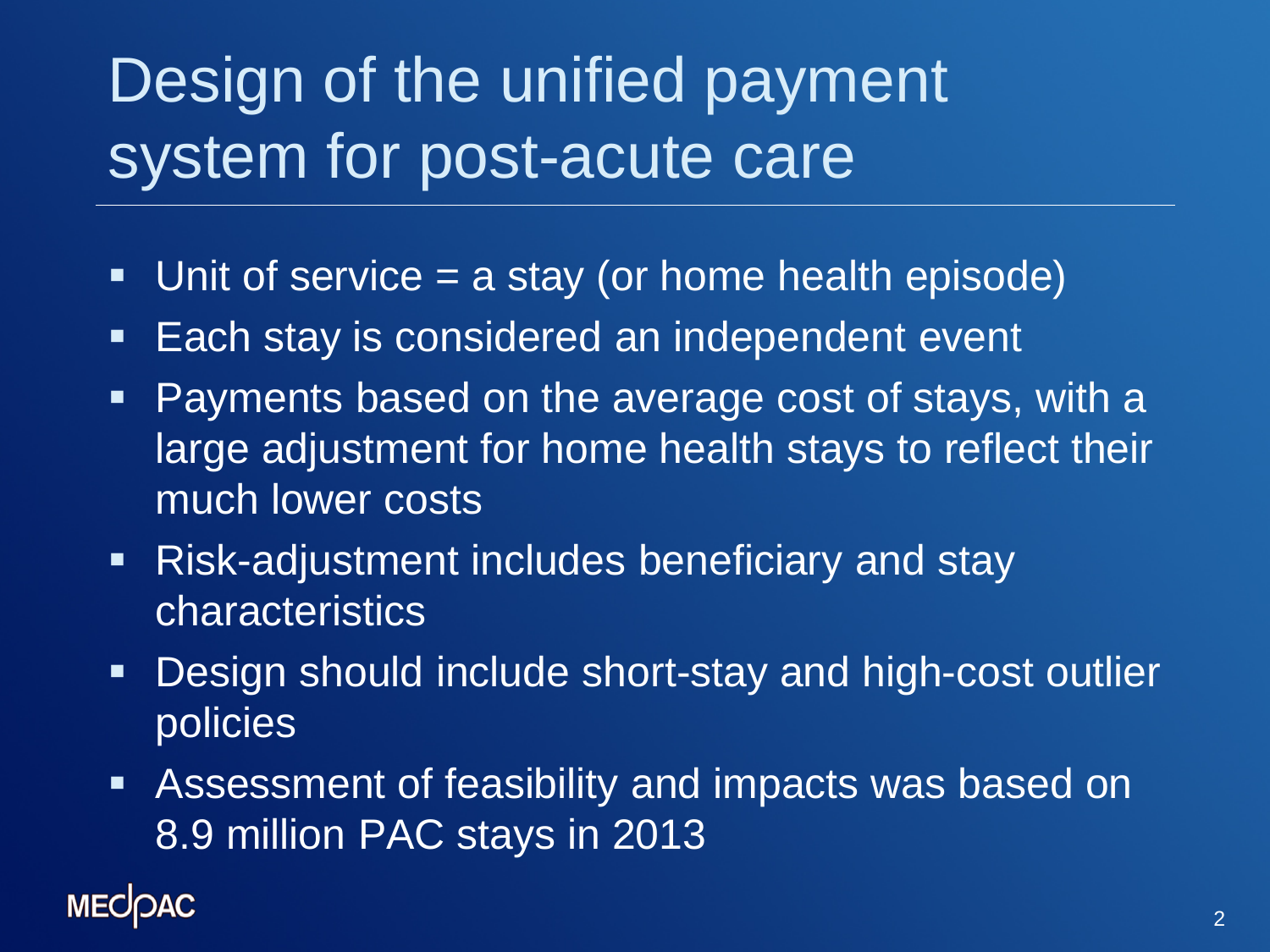# Commission's recommendations on unified PAC PPS

- **PPS could establish accurate and unbiased payments** 
	- **Recommendation in 2016: PPS design features**
- **PAC PPS could be implemented sooner than** contemplated in IMPACT Act
	- Recommendation in 2017: Begin implementation in 2021
- Aggregate level of Medicare payments for PAC is high
	- **Recommendation in 2017: Lower payments by 5%**
- **Increase the equity of PAC payments before PAC PPS** is implemented
	- **Recommendation in 2018: Blend the current setting-specific** relative weights and PAC PPS relative weights to correct biases in current payment systems

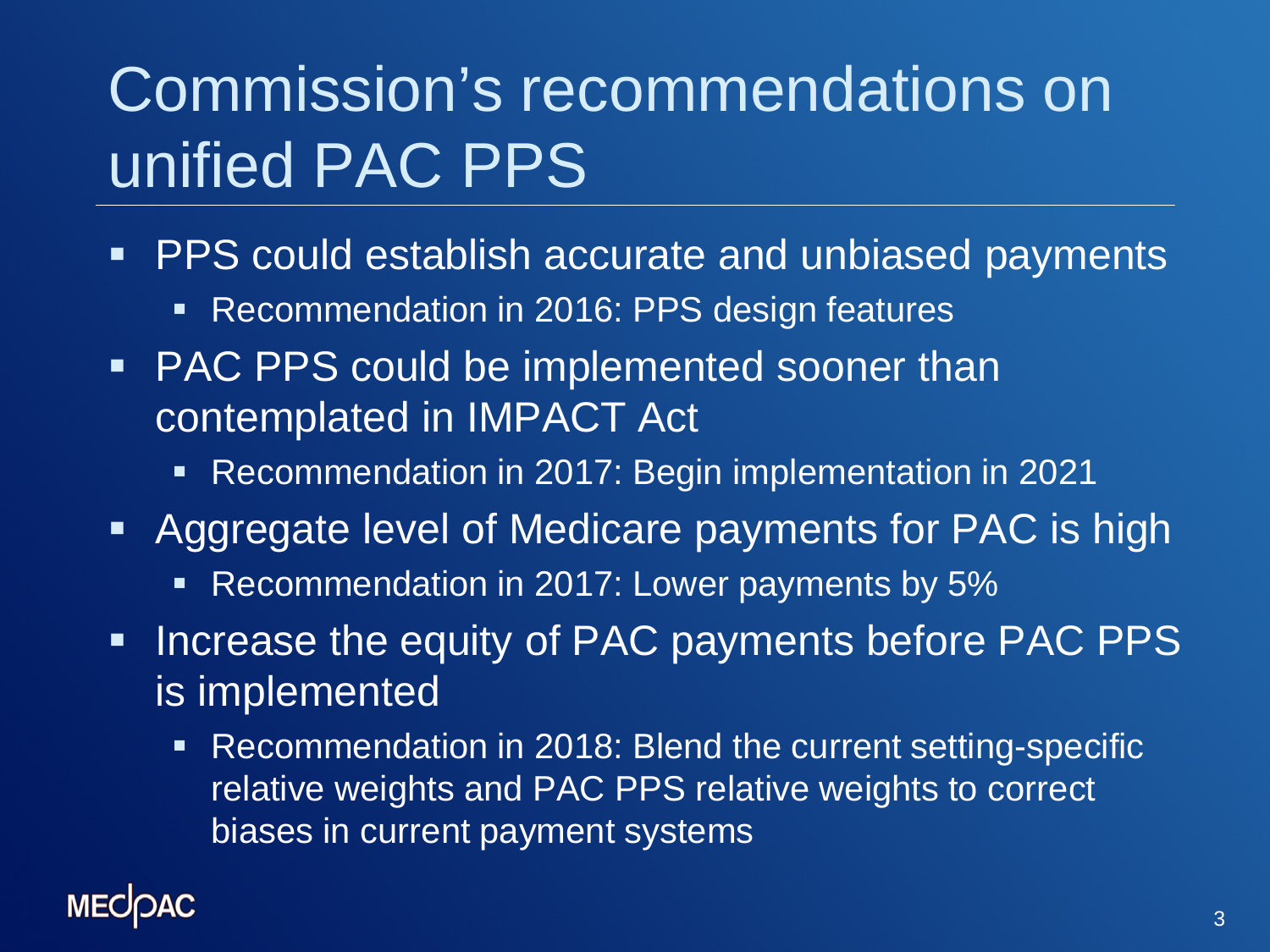## Issues with sequential PAC stays

- Payments should track the cost of each stay in a sequence of care
	- **Over the course of care, a beneficiary's care needs are likely** to change. Initial stays may have different average costs compared with later stays
	- **If payments are not accurate, providers may base their care** on financial reasons rather than on what is best for the beneficiary
- As regulations are aligned, some providers may opt to treat patients over a continuum of care
	- How do we ensure providers are accurately paid for each phase of care without inducing volume?

#### **MECK**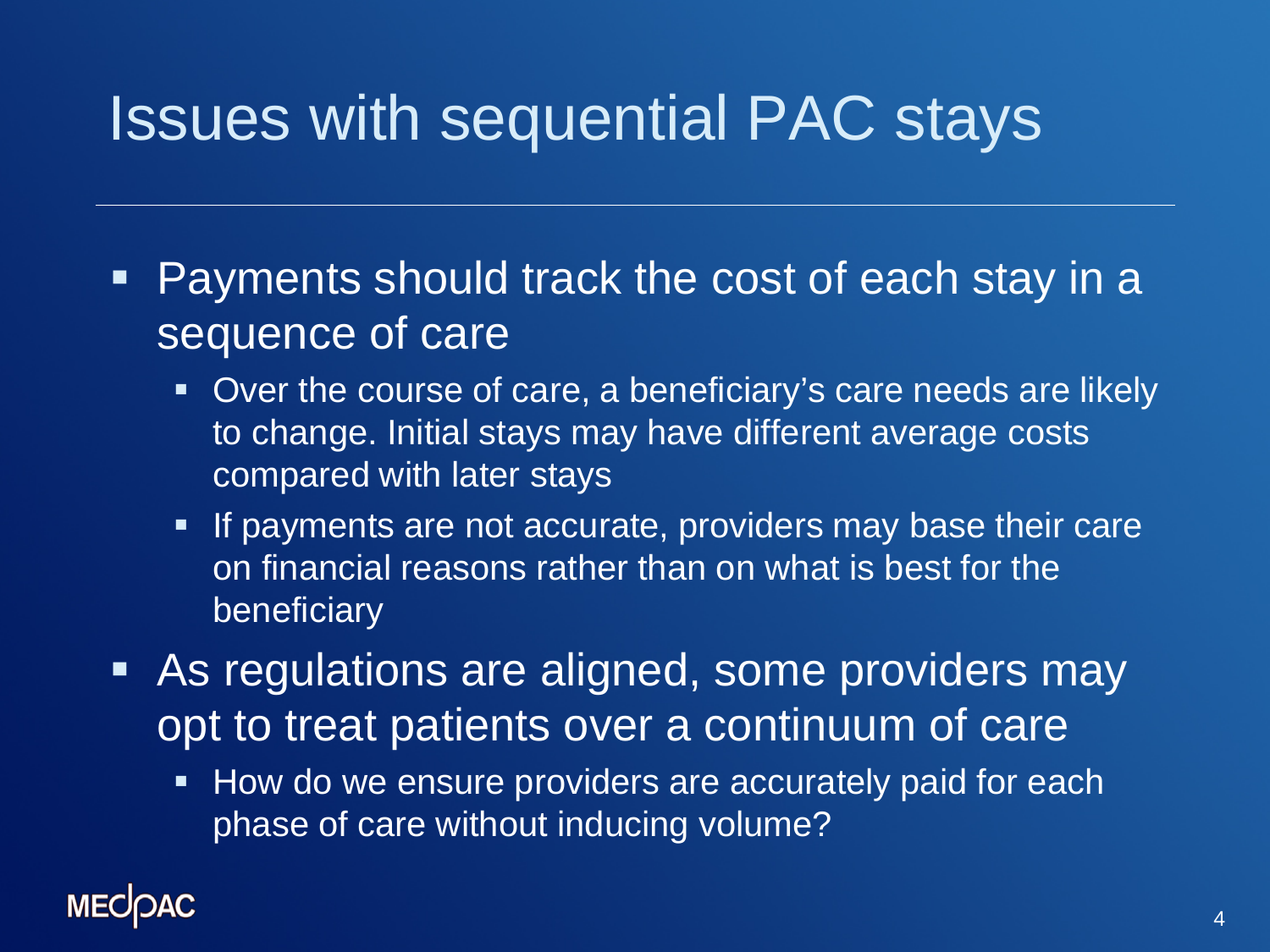## Definition of sequential stays

- Sequential stay= PAC stay within 7 days of a previous PAC stay
- 8.9 million PAC stays in  $2013 \rightarrow 5.3$  million sequences
	- 3.4 million solo stays (64%)
	- 1.9 million multi-stay sequences (36%)
- **Separate payments would be made for each** stay in a sequence

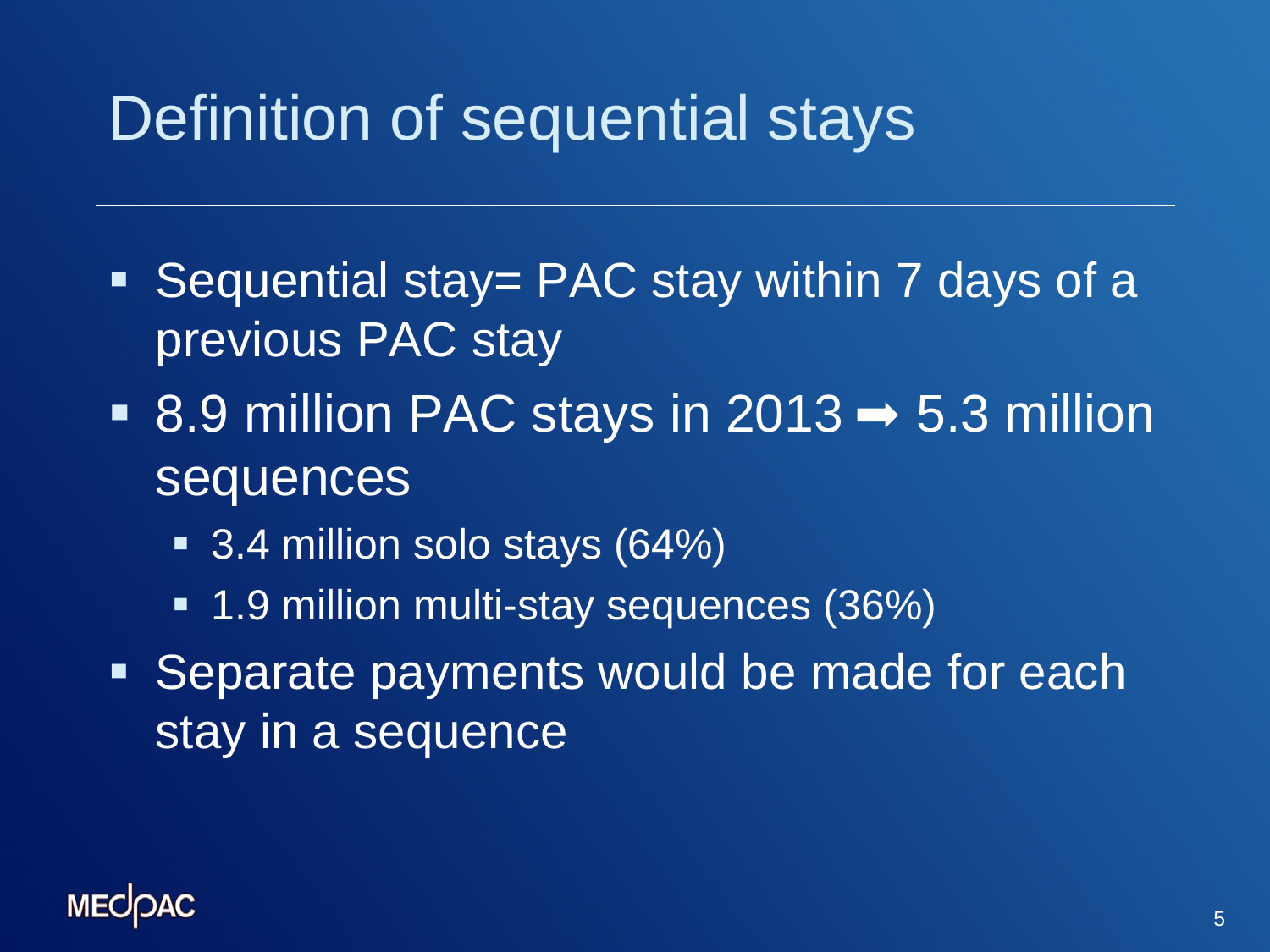### Example of sequences of PAC stays



**MECOAC**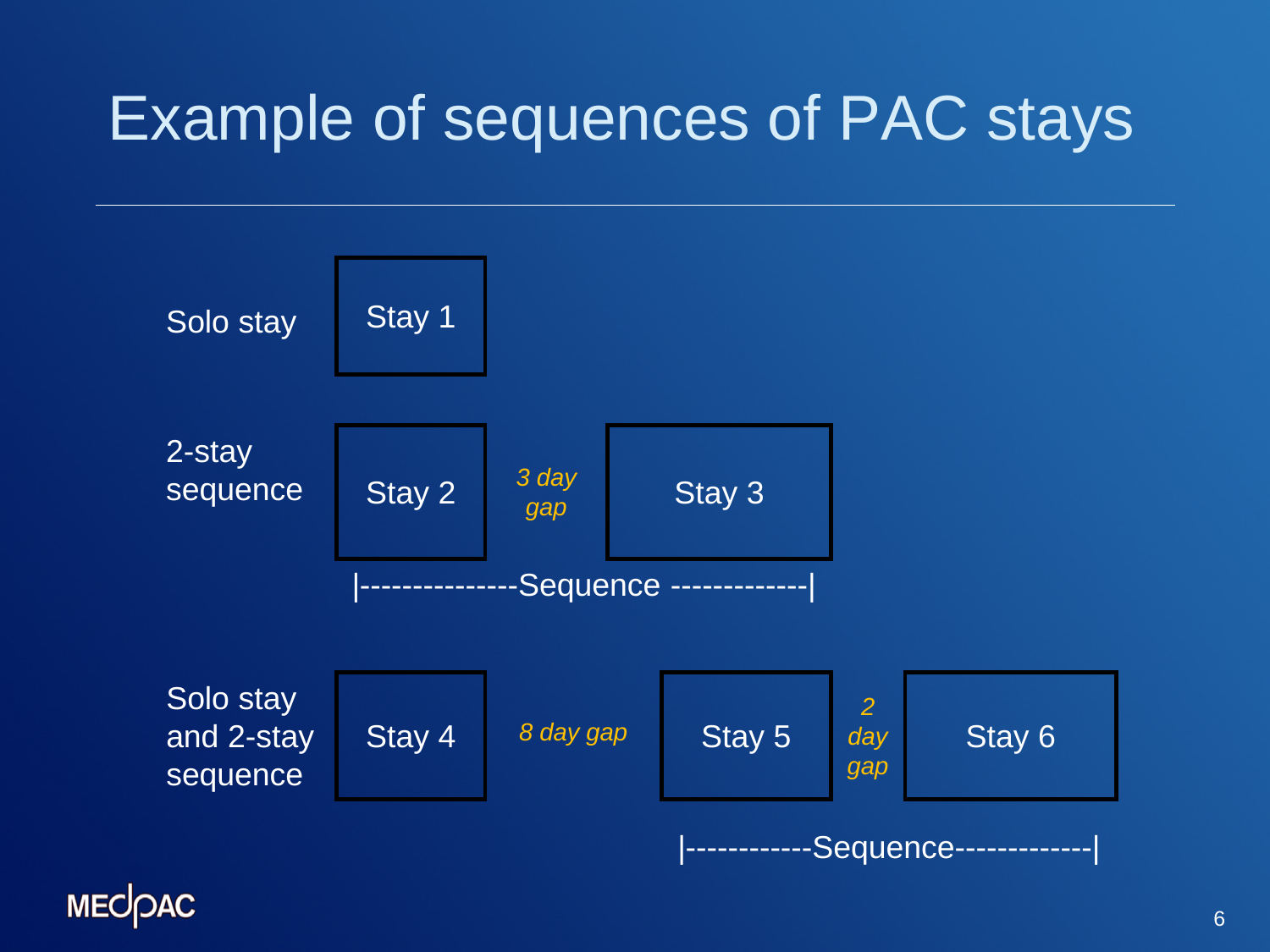# Most frequent solo and sequences of PAC stays (2013)



#### **Composition**

- Over 5,700 different combinations
- 36% are multi-stay sequences
	- **Top 10 make up three**quarters of multi-stay sequences
	- **Lateral stays: 50%**
	- **Decreasing intensity: 33%**
	- **Increasing intensity: 10%**
	- **Mixed: 7%**

#### **MECOAC**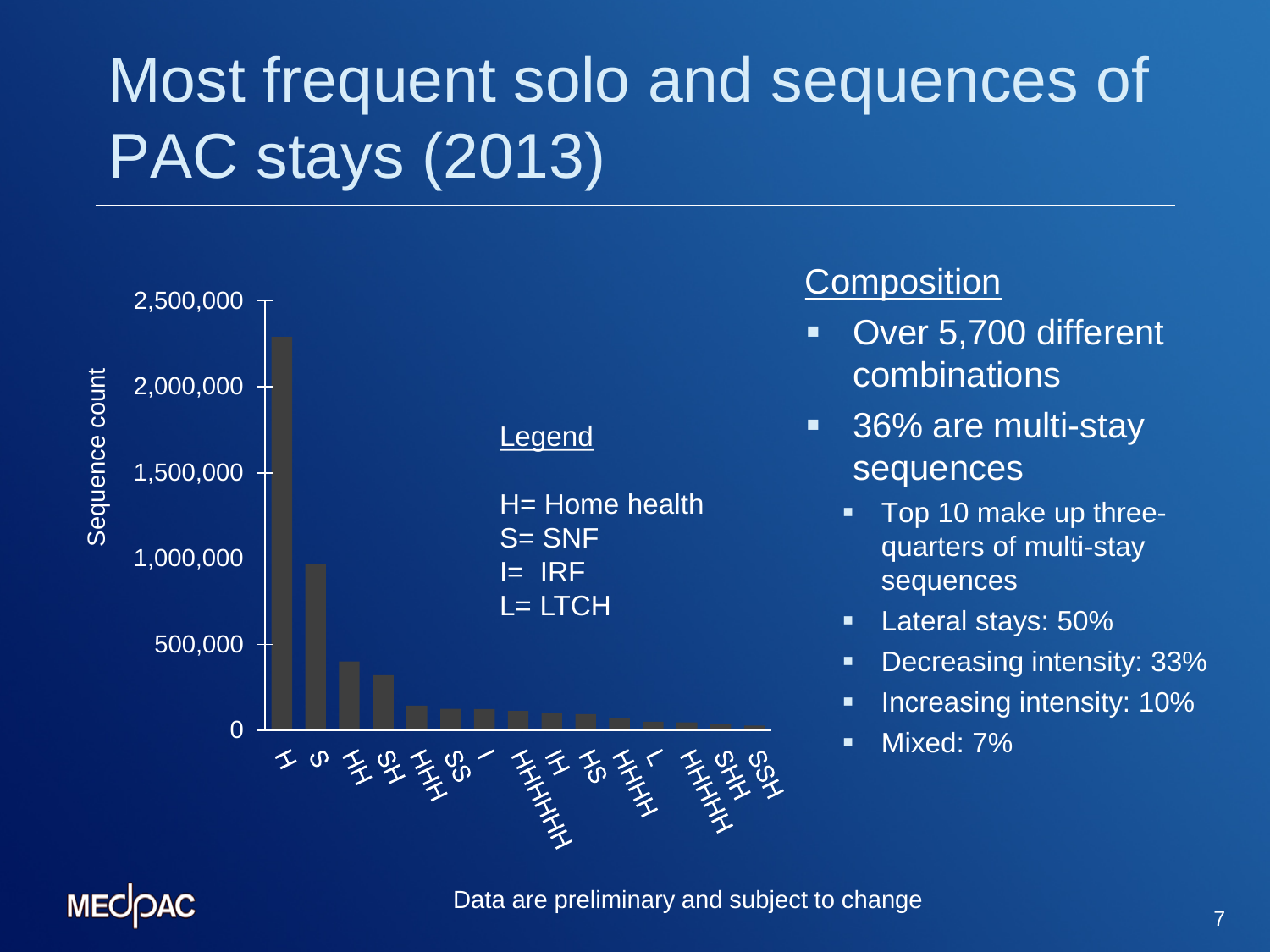## Comparison of multi-stay sequences to solo stays

#### Compared with solo stays, home health stays in sequences

- **More likely to be dual-eligible,** disabled, admitted from community
- **Less complex**
- **EXEC** Less likely to be for orthopedic surgical conditions and more likely to be for cardiovascular medical conditions
- **Nore likely to be provided by** for-profit and freestanding providers

Compared with solo stays, institutional PAC stays in sequences

- Less likely to be dual-eligible, disabled, admitted from community, but shares increased with later stays
- **More complex**
- More likely to be for orthopedic surgical conditions
- **Nore likely to be provided by** nonprofit and hospital-based providers

#### **MECK**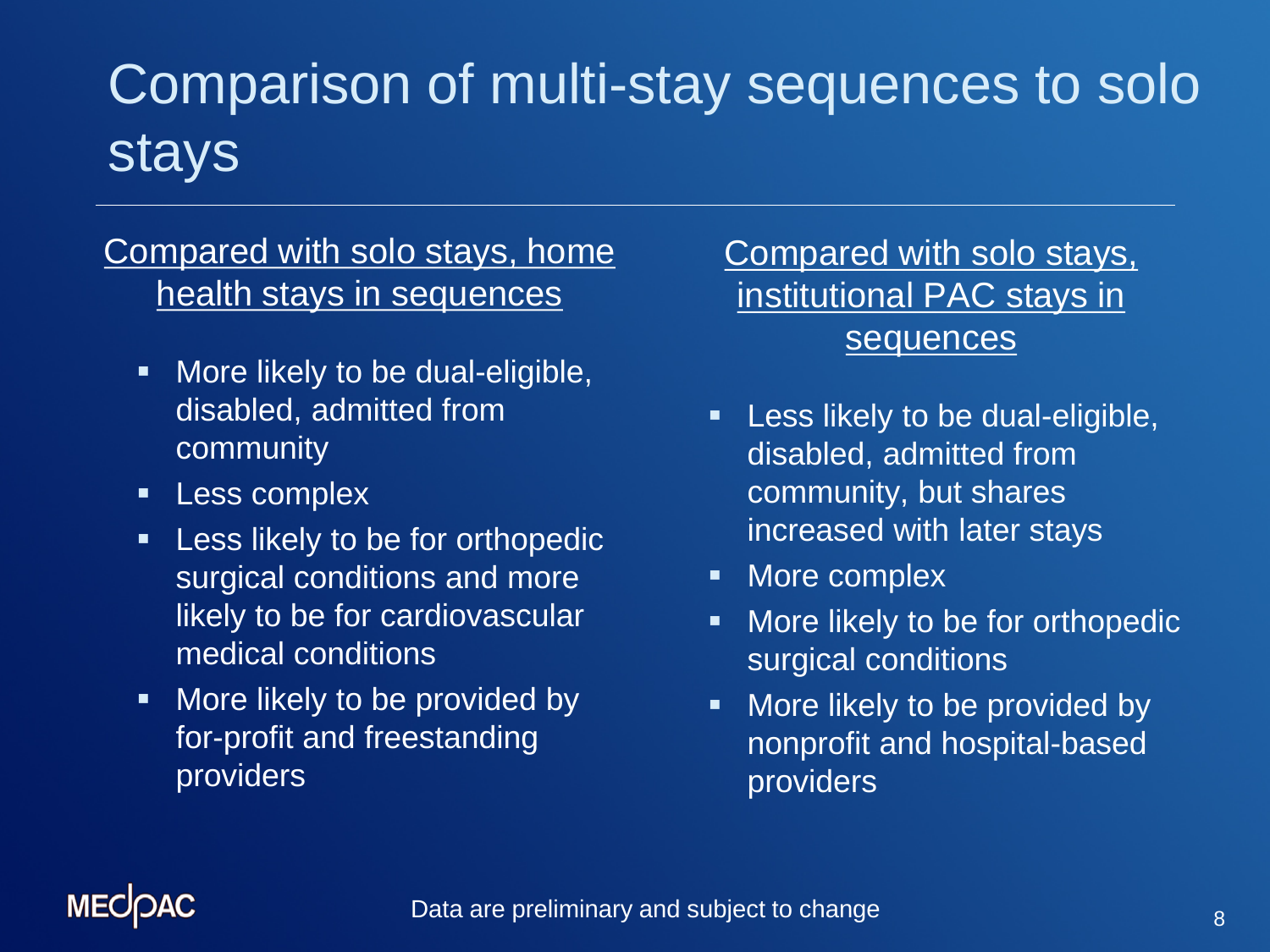## Per stay costs are lower for later stays in a sequence



**MECOAC** 

Data are preliminary and subject to change 9 and 9 and 9 and 9 and 9 and 9 and 9 and 9 and 9 and 9 and 9 and 9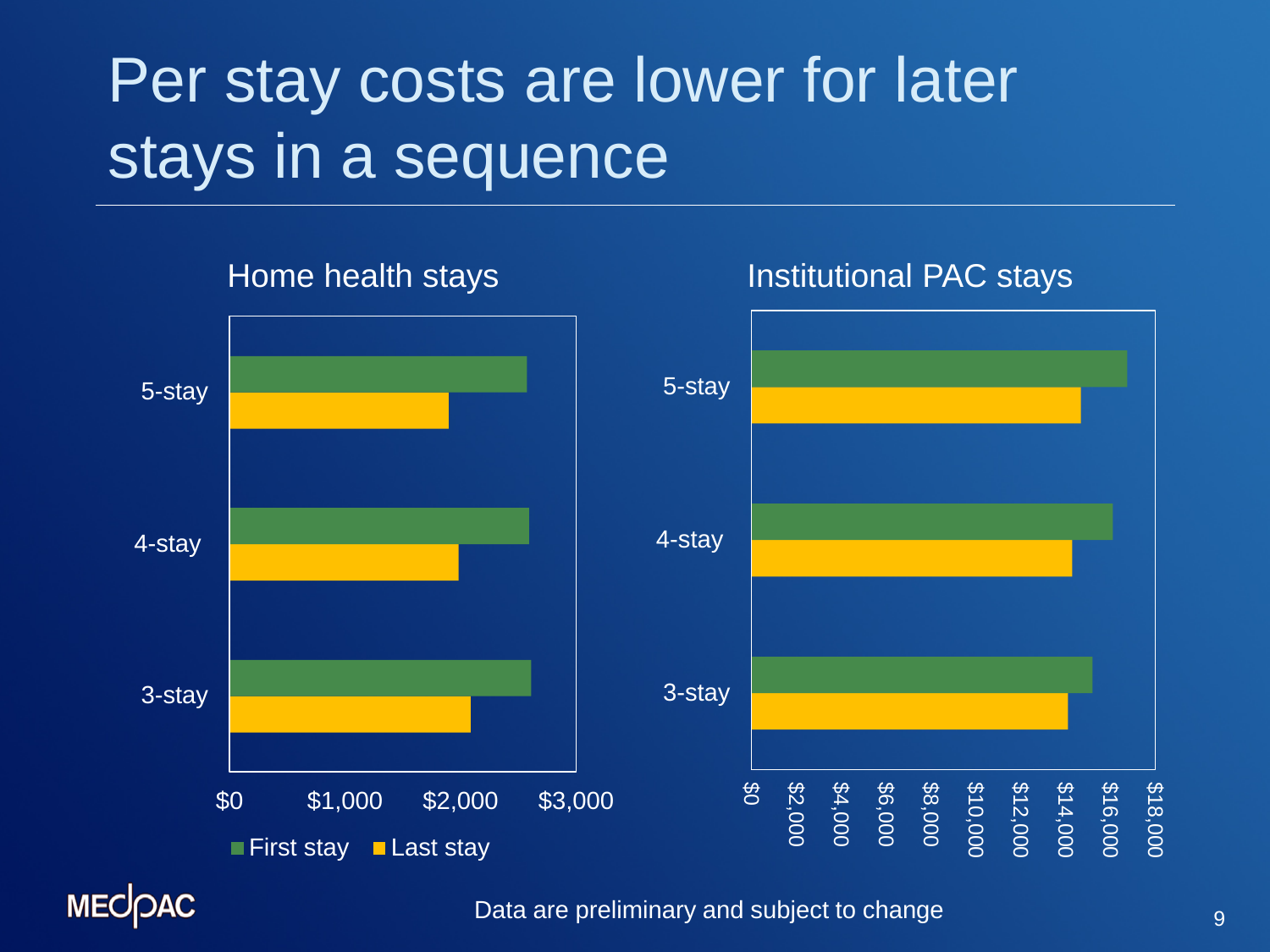#### Without an adjustment, profitability under a PAC PPS would be higher for later home health stays

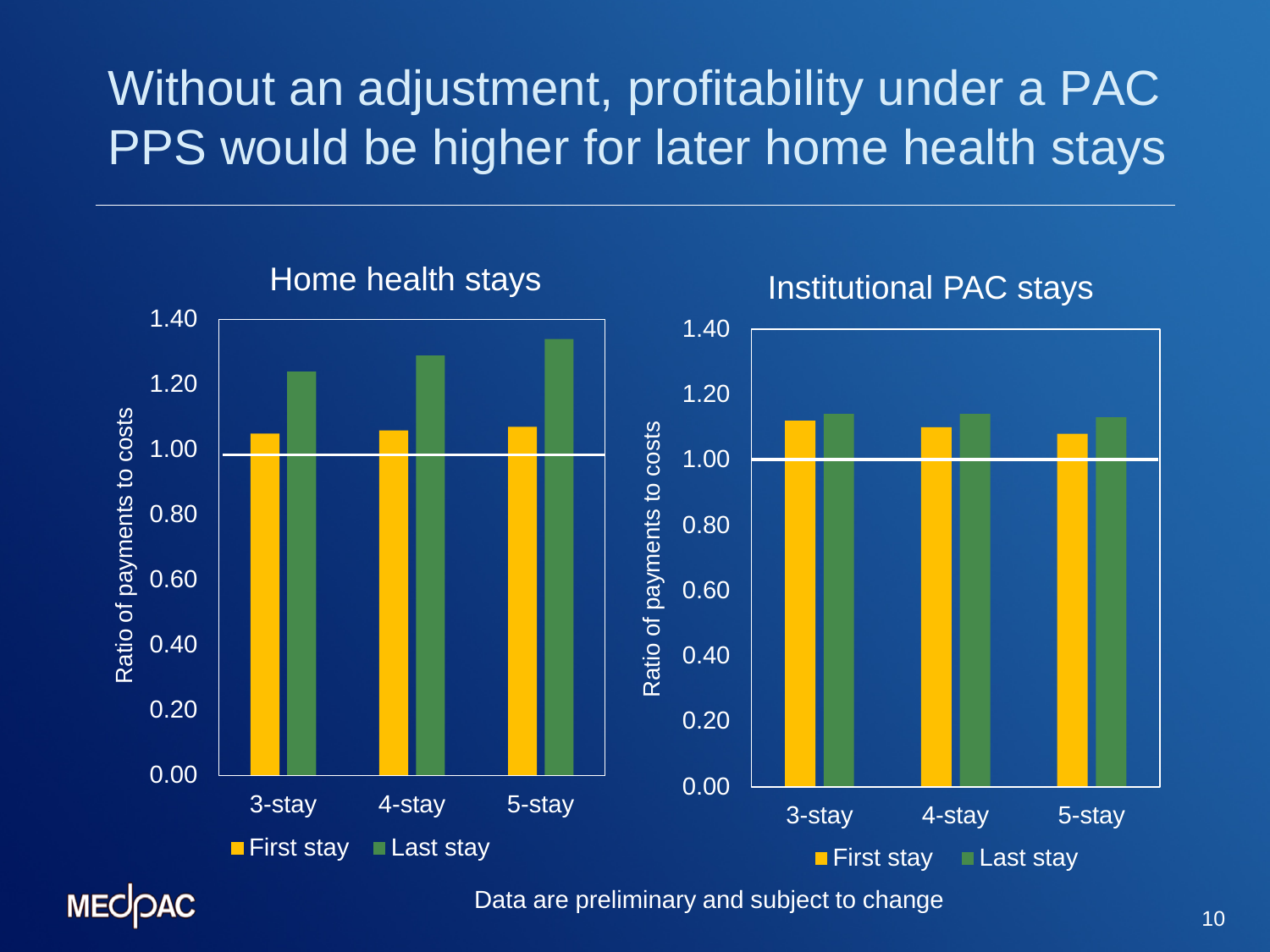# Possible refinement to the PAC PPS design

- PAC PPS would establish accurate payments for most stays
	- **Payments for later home health stays may** need to be adjusted

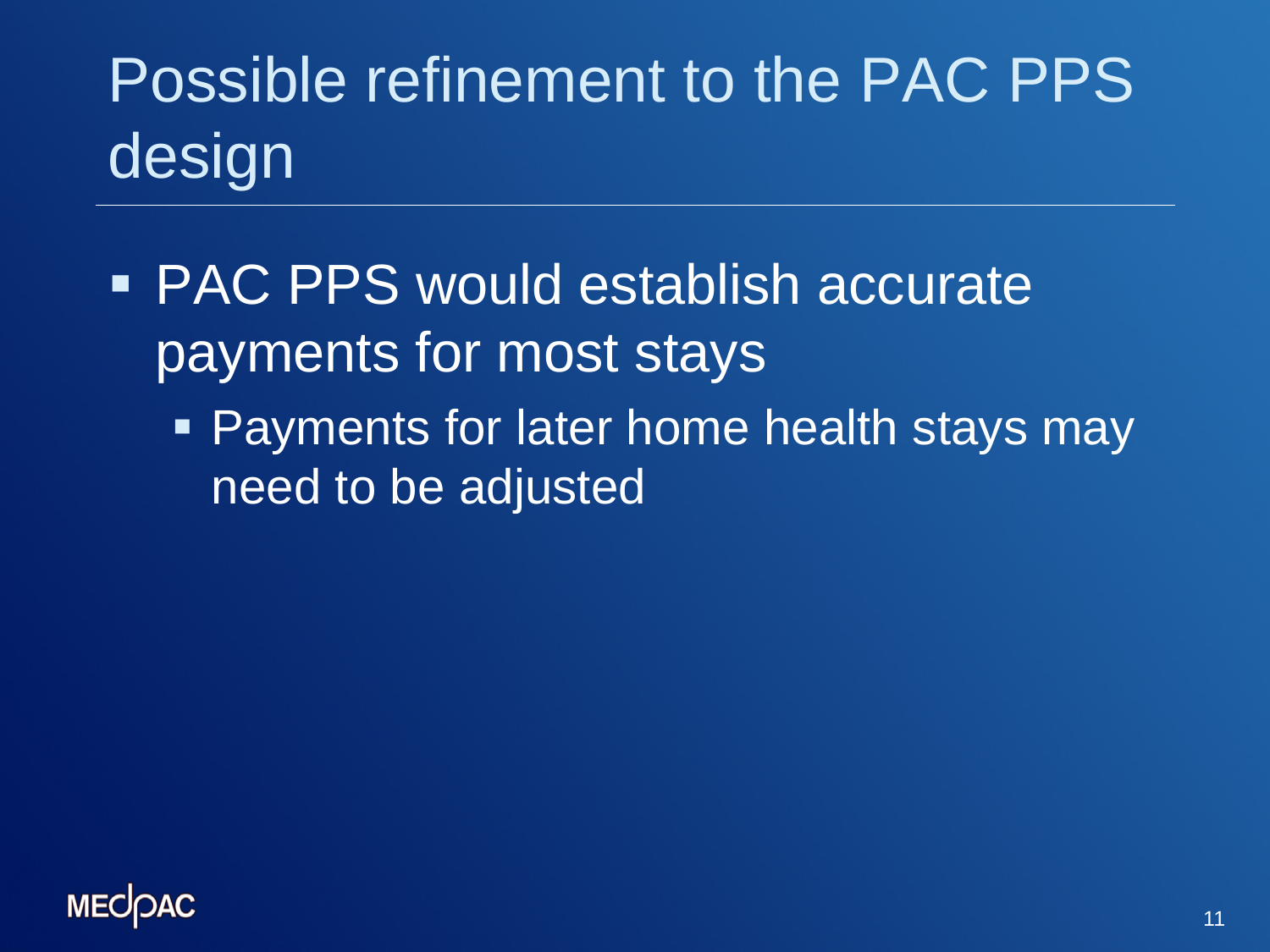### Defining PAC stays when a beneficiary is "treated in place" by institutional PAC providers

- **Institutional providers may opt to continue to treat** beneficiaries as their care needs change
- **Treating in place: Sequential institutional PAC stays** that involve different levels of care
- Need a way to trigger a payment for each phase of care without encouraging unnecessary stays

| Beneficiary is referred to a<br>different provider      | Stay 1 | Stay 2 |
|---------------------------------------------------------|--------|--------|
| Beneficiary is treated in<br>place by the same provider | Stay 1 | Stay 2 |

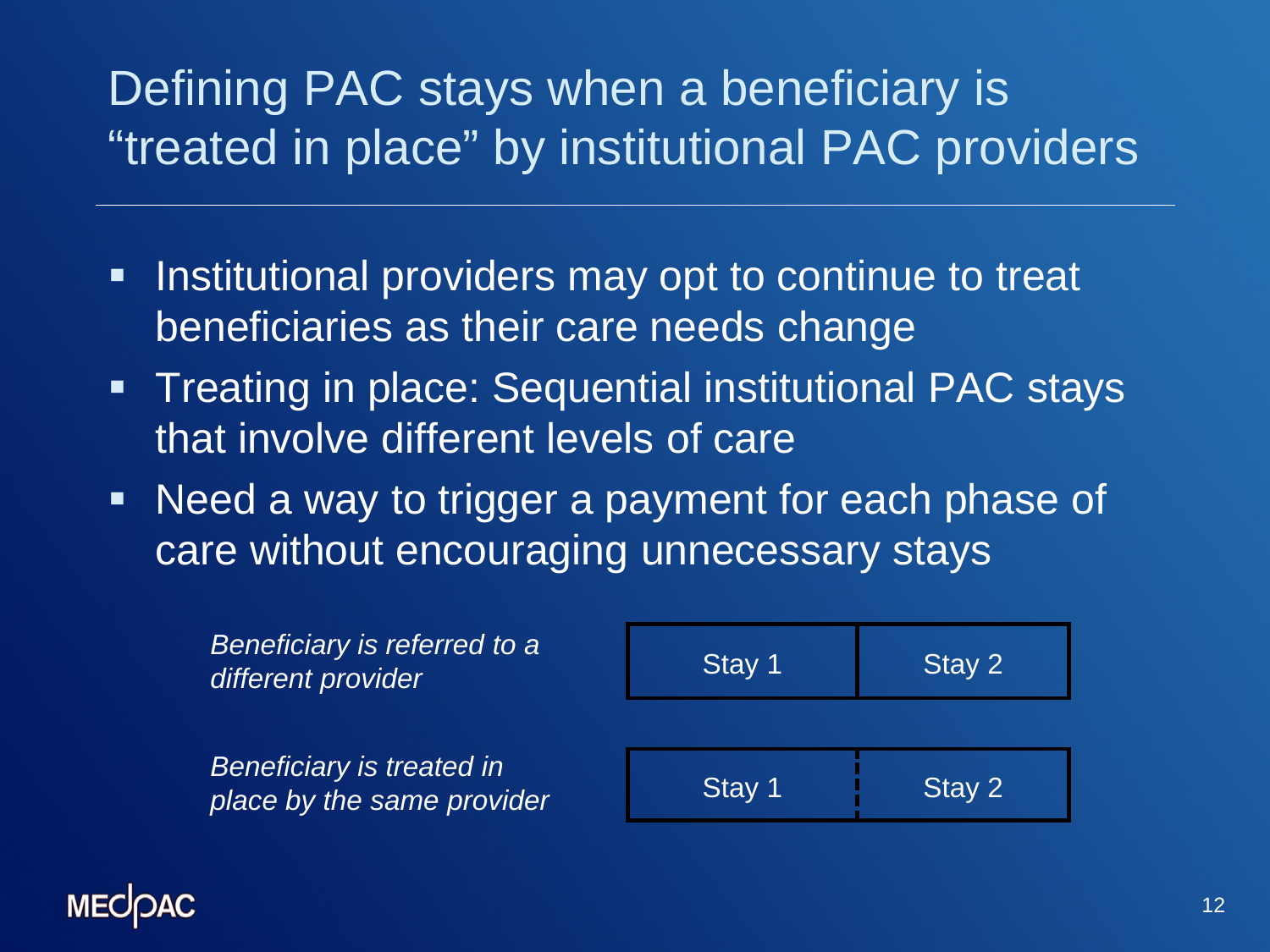### Define separate stays using length of stay

- **Provider receives a unified PAC PPS** payment for initial stay
- Stays that reach a certain length of stay (e.g., 30 days) trigger a new assessment and a separate payment
- **Pros: Easy to define, administer, and monitor**
- **Con: Incentive to inappropriately extend** stays beyond the threshold to generate additional payments

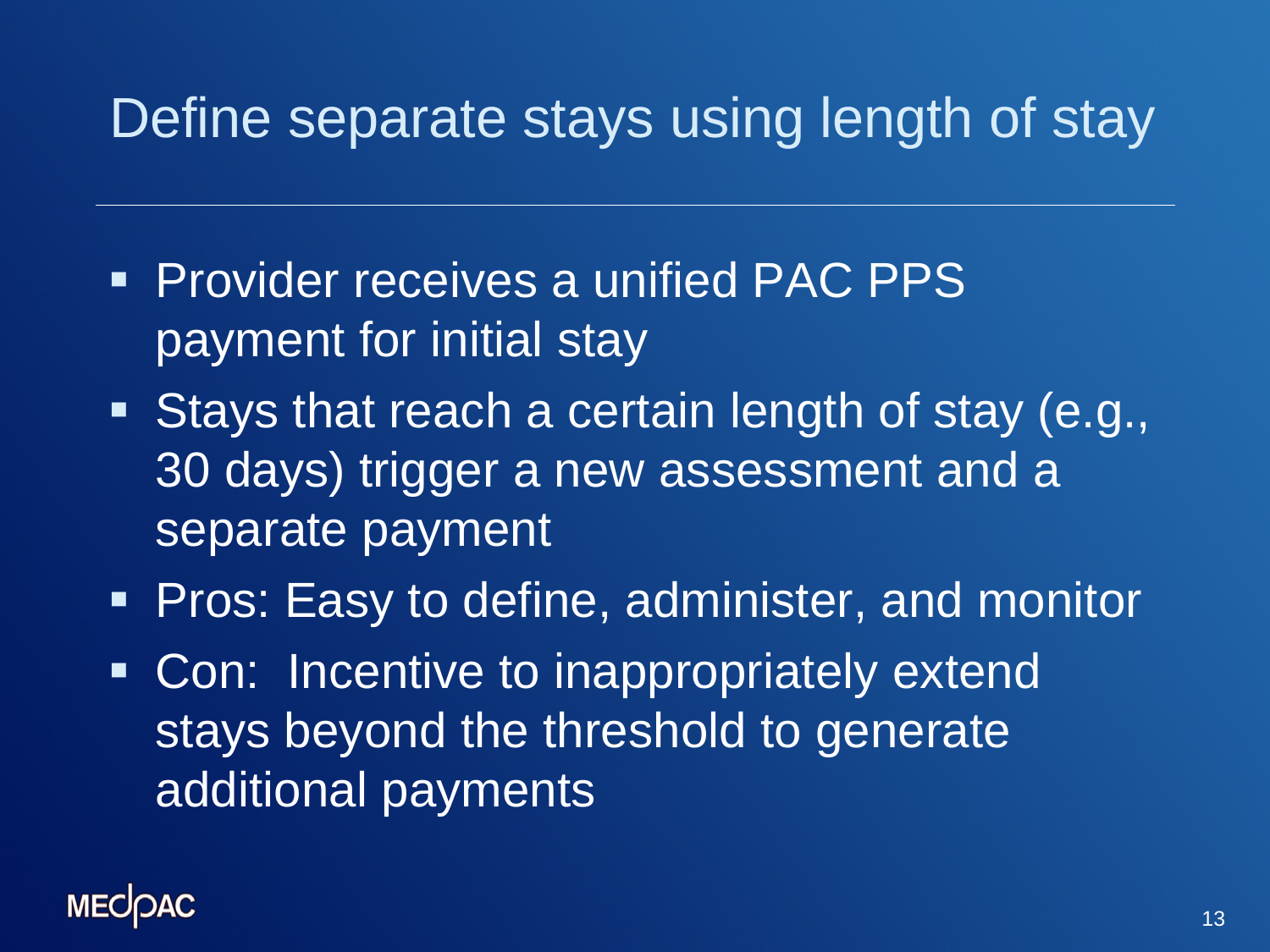# Strategies to counter the incentive to increase subsequent PAC

- **Define a stay using a long duration so that most stays** are encompassed by it; partner it with a short-stay outlier policy
- **Require MD attestation of continued need for care**
- **Implement value-based purchasing that includes a** resource use measure
- **Periodically evaluate the alignment of payments to the** cost of stays and revise payments as needed
- Audit providers with aberrant lengths of stay and high use of subsequent PAC stays